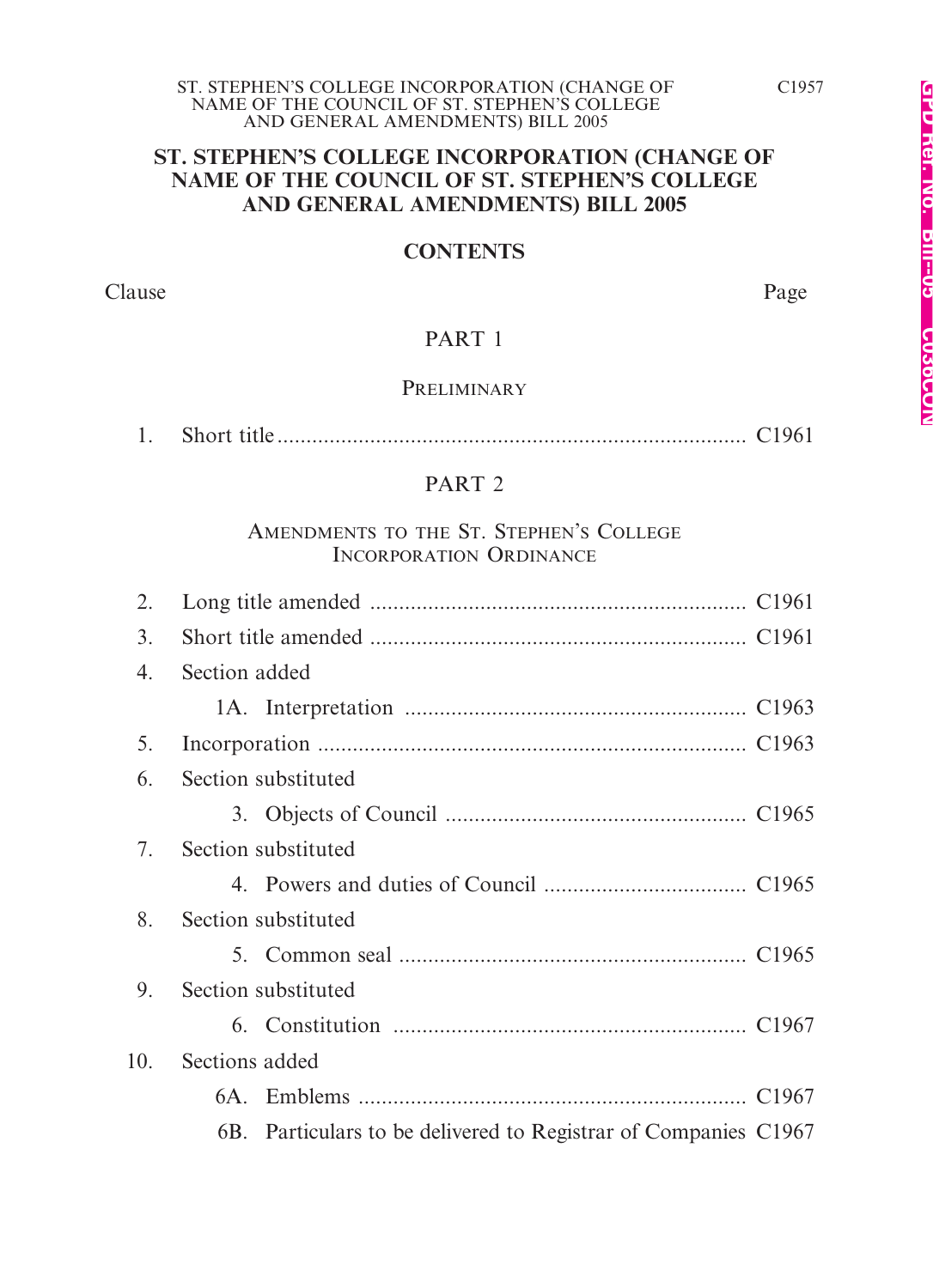| ST. STEPHEN'S COLLEGE INCORPORATION (CHANGE OF |  |
|------------------------------------------------|--|
| NAME OF THE COUNCIL OF ST. STEPHEN'S COLLEGE   |  |
| AND GENERAL AMENDMENTS) BILL 2005              |  |

| Clause |                                                          | Page |
|--------|----------------------------------------------------------|------|
|        |                                                          |      |
|        | 6D. Change of name does not affect identity, etc.  C1969 |      |
|        |                                                          |      |
|        |                                                          |      |

## PART 3

REPEAL OF ST. STEPHEN'S COLLEGE REGULATIONS

|--|--|--|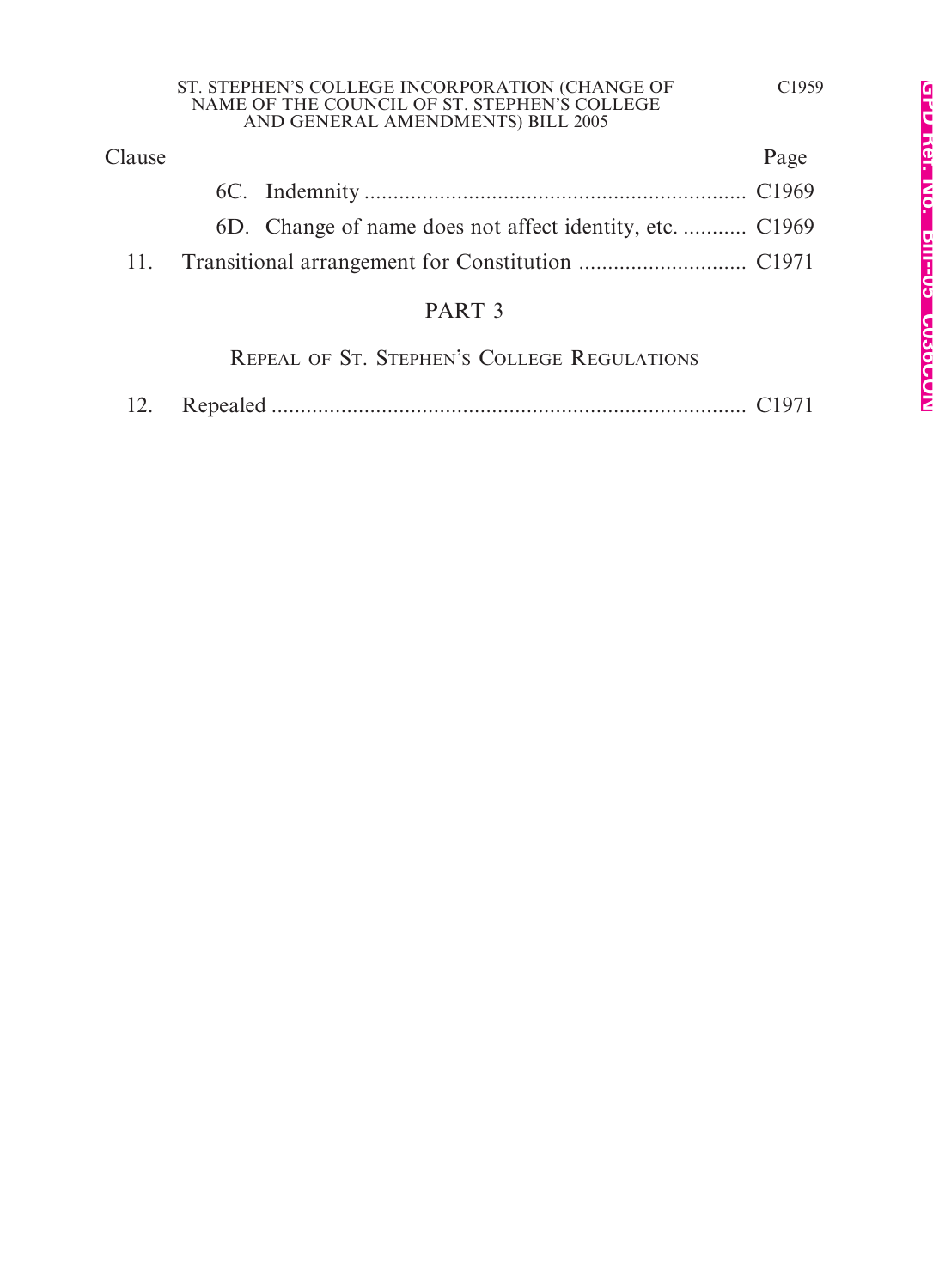#### ST. STEPHEN'S COLLEGE INCORPORATION (CHANGE OF NAME OF THE COUNCIL OF ST. STEPHEN'S COLLEGE AND GENERAL AMENDMENTS) BILL 2005

# A BILL To

Amend the St. Stephen's College Incorporation Ordinance to provide for the change of name of the council of St. Stephen's College; to bring the provisions of the Ordinance into conformity with the Education Ordinance; and to make miscellaneous amendments to the Ordinance.

Enacted by the Legislative Council.

### PART 1

#### PRELIMINARY

#### **1. Short title**

This Ordinance may be cited as the St. Stephen's College Incorporation (Change of Name of the Council of St. Stephen's College and General Amendments) Ordinance 2005.

#### PART<sub>2</sub>

#### AMENDMENTS TO THE ST. STEPHEN'S COLLEGE INCORPORATION ORDINANCE

#### **2. Long title amended**

The long title to the St. Stephen's College Incorporation Ordinance (Cap. 1049) is amended by adding "Council" after "College".

#### **3. Short title amended**

Section 1 is amended by adding "Council" after "College".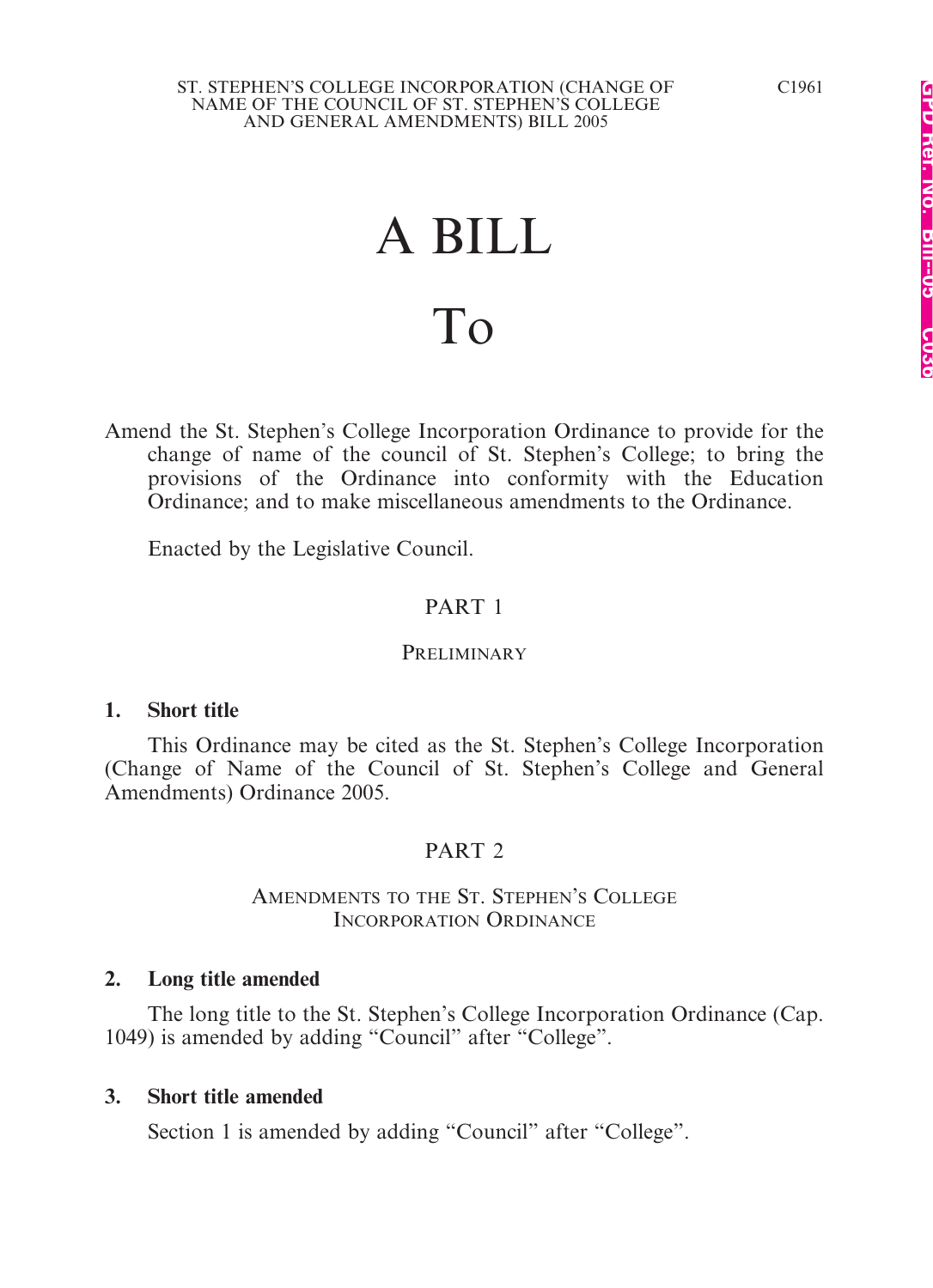#### **4. Section added**

The following is added—

#### "**1A. Interpretation**

In this Ordinance, unless the context otherwise requires—

"Chairman" (主席) means the Chairman of the Council;

- "Church" (香港聖公會) means the Hong Kong Sheng Kung Hui, a body corporate existing under and by virtue of the Hong Kong Sheng Kung Hui Ordinance (Cap. 1157) and includes its predecessor the Diocese of Hong Kong and Macao of the Chinese Anglican Church in Hong Kong;
- "College" (書院) means the educational institutions carried on by the Council known for the time being as St. Stephen's College and St. Stephen's College Preparatory School;

"Constitution" (章程) means the Constitution of the Council;

"Council" (桝委會) means the St. Stephen's College Council incorporated under section 2;

"management committee" (校董會) means the managers of the College; "Secretary" (秘書) means the Secretary of the Council;

"Standing Committee of the Church" (香港聖公會常備委員會) means the Standing Committee of the Synod of the Diocese of Hong Kong Island of the Church or its successor or its replacement from time to time.".

## **5. Incorporation**

(1) Section 2(1) is amended by repealing everything before ", and in" and substituting—

"(1) The Council of the College shall be a body corporate, and shall have the corporate name, "St. Stephen's College Council" ".

(2) Section 2(2), (3) and (4) is repealed and the following substituted— "(2) The Council shall hold such meetings as are specified in this Ordinance and the Constitution.

(3) The Council shall consist of such members as shall be provided for in the Constitution who shall be appointed and removed from office in accordance with the Constitution.

(4) The Chairman and the Secretary shall be appointed and removed from office in accordance with the Constitution.".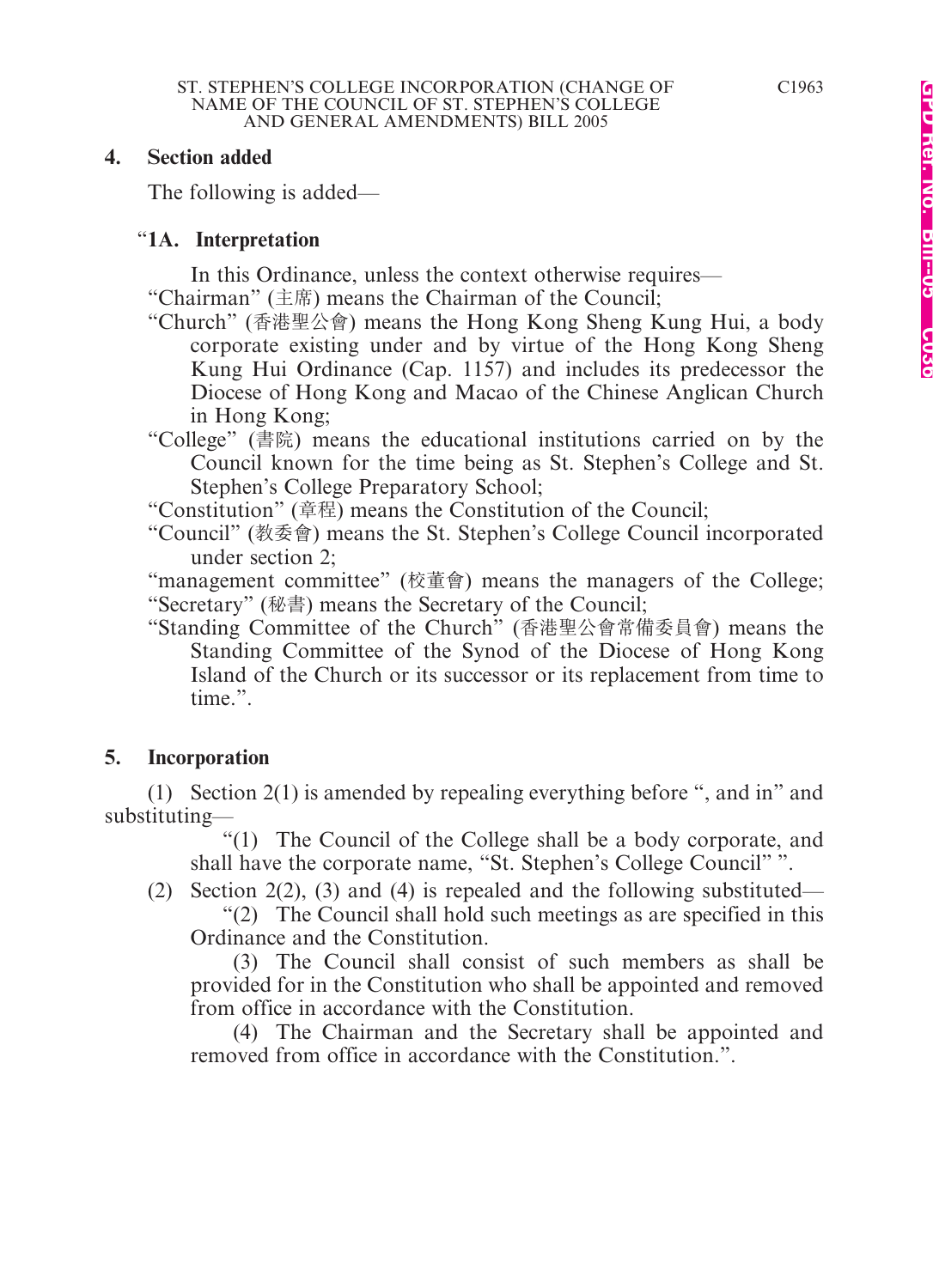#### **6. Section substituted**

Section 3 is repealed and the following substituted—

#### "**3. Objects of Council**

The objects of the Council are—

- (*a*) to carry on and extend the work for which the College was originally founded, namely, of offering to the youth of Hong Kong and elsewhere a modern, well-balanced and liberal education upon the Christian principles as professed by the Church;
- (*b*) subject to the power under section 32 or 40AD of the Education Ordinance (Cap. 279), to establish, sponsor, operate and manage the College and other schools and educational institutions in Hong Kong and elsewhere;
- (*c*) to oversee the performance of the management committee;
- (*d*) to carry out and perform any other lawful act, work, enterprise or thing of a charitable nature; and
- (*e*) to do all things that are necessary for or incidental or conducive to any of the above objects.".

### **7. Section substituted**

Section 4 is repealed and the following substituted—

### "**4. Powers and duties of Council**

- (1) The Council shall have—
	- (*a*) all powers and duties prescribed in this Ordinance; and
	- (*b*) all powers and duties specified in the Constitution which do not conflict with this Ordinance.

(2) The Council may delegate its powers in accordance with the Constitution.".

### **8. Section substituted**

Section 5 is repealed and the following substituted—

### "**5. Common seal**

(1) The common seal of the Council shall be affixed only with the authority of a resolution of the Council.

(2) The affixing of the common seal of the Council shall be authenticated by the signatures of 2 members of the Council.".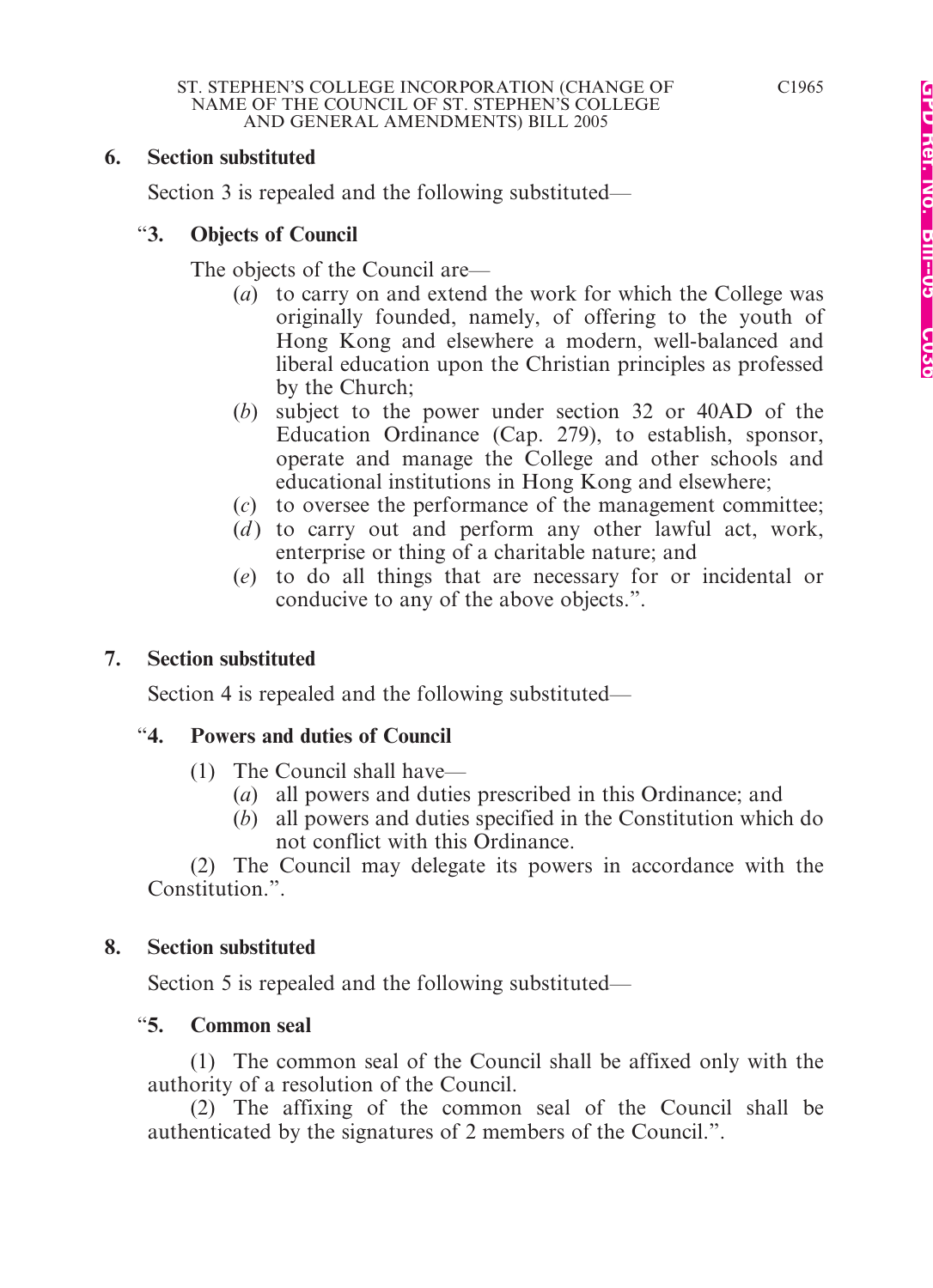#### **9. Section substituted**

Section 6 is repealed and the following substituted—

#### "**6. Constitution**

- (1) The Constitution may contain—
	- (*a*) provisions to regulate—
		- (i) the composition of the Council;
		- (ii) the operation of the Council and the control of its expenditure;
		- (iii) the management of the Council property and College property of all kinds; and
		- (iv) the performance generally of the Council's functions;
	- (*b*) provisions providing for the powers and duties of the Council; and
	- (*c*) all other related or incidental provisions which do not conflict with this Ordinance.

(2) Subject to the provisions of this Ordinance and the Constitution and to the prior approval of the Standing Committee of the Church, the Council may from time to time adopt, alter, amend, add to or repeal the Constitution.

(3) The Constitution is not subsidiary legislation.".

### **10. Sections added**

The following are added—

### "**6A. Emblems**

Subject to the provisions of this Ordinance and the Constitution, the Council may from time to time—

- (*a*) adopt or change its emblem or emblems; and
- (*b*) adopt or change the emblem or emblems of the College.

### **6B. Particulars to be delivered to Registrar of Companies**

(1) The Council shall forward to the Registrar of Companies for registration—

- (*a*) notice of the address of the Council and any change of the address;
- (*b*) a copy of the Constitution and any amendment to it, certified as correct by the Chairman or the Secretary; and
- (*c*) the names and addresses of members of the Council and any change of the names and addresses, certified as correct by the Chairman or the Secretary.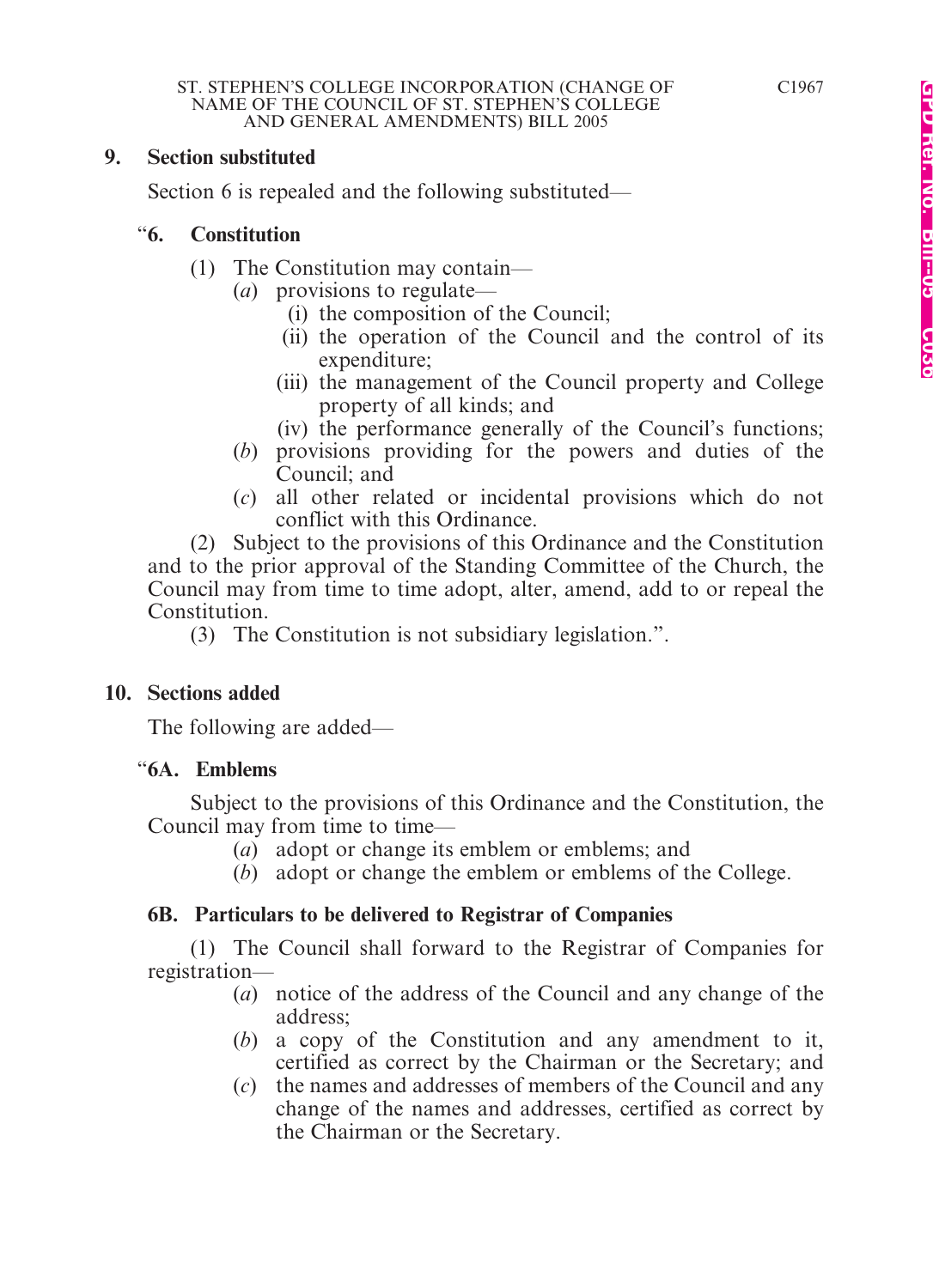#### ST. STEPHEN'S COLLEGE INCORPORATION (CHANGE OF NAME OF THE COUNCIL OF ST. STEPHEN'S COLLEGE AND GENERAL AMENDMENTS) BILL 2005

(2) Notification under subsection (1) shall be made within 28 days after the commencement date of the St. Stephen's College Incorporation (Change of Name of the Council of St. Stephen's College and General Amendments) Ordinance 2005 ( of 2005) or, in the case of any amendment or change, within 28 days of such amendment or change, as the case may be.

(3) Any person may inspect any of the documents registered under this section upon payment of such fee as may be prescribed under the Companies Ordinance (Cap. 32) for the inspection of a document.

(4) The Council shall pay such fee for registering any document with the Registrar of Companies under this section as may be prescribed in the Companies Ordinance (Cap. 32) as if the Council were a company not having a share capital.

#### **6C. Indemnity**

(1) Every Council member, office-bearer and officer and any person employed by the Council as auditor shall be indemnified by the Council against all losses, costs and liabilities for any act, deed or matter done for and on behalf of the Council for which he is sued by any person (not being the Council) in his own name.

(2) In this section, "officer" (高級人員) shall include a member of any sub-committee of the Council and any person to whom the Council has delegated any of its powers.

#### **6D. Change of name does not affect identity, etc.**

For the avoidance of doubt—

- (*a*) the identity of the body corporate incorporated under section 2 shall not be affected by the commencement of the St. Stephen's College Incorporation (Change of Name of the Council of St. Stephen's College and General Amendments) Ordinance 2005 ( of 2005);
- (*b*) the powers, rights, privileges, liabilities and obligations of that body corporate shall not be affected by the commencement of that Ordinance except as provided for in this Ordinance as amended by that Ordinance; and
- (*c*) the office of the members of that body corporate shall continue after the commencement of that Ordinance subject to the provisions of this Ordinance as amended by that Ordinance.".